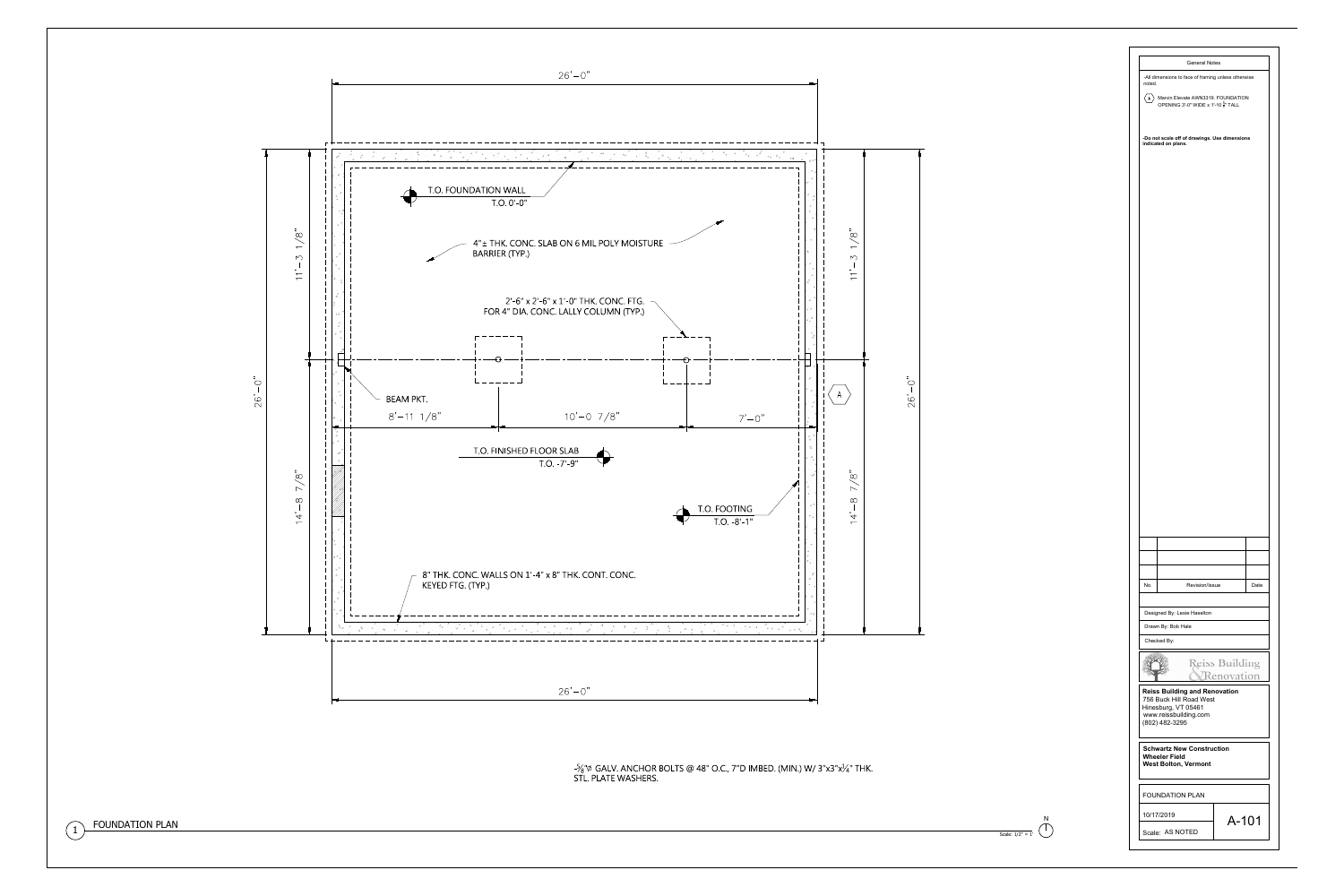





| No.                                                                                                                               | Revision/Issue                                    |  |                              | Date  |  |  |
|-----------------------------------------------------------------------------------------------------------------------------------|---------------------------------------------------|--|------------------------------|-------|--|--|
|                                                                                                                                   |                                                   |  |                              |       |  |  |
|                                                                                                                                   | Designed By: Lexie Haselton<br>Drawn By: Bob Hale |  |                              |       |  |  |
|                                                                                                                                   | Checked By:                                       |  |                              |       |  |  |
|                                                                                                                                   |                                                   |  | Reiss Building<br>enovation) |       |  |  |
| <b>Reiss Building and Renovation</b><br>756 Buck Hill Road West<br>Hinesburg, VT 05461<br>www.reissbuilding.com<br>(802) 482-3295 |                                                   |  |                              |       |  |  |
| <b>Schwartz New Construction</b><br><b>Wheeler Field</b><br><b>West Bolton, Vermont</b>                                           |                                                   |  |                              |       |  |  |
|                                                                                                                                   | <b>FIRST FLOOR PLAN</b>                           |  |                              |       |  |  |
|                                                                                                                                   | 10/17/2019                                        |  |                              |       |  |  |
|                                                                                                                                   |                                                   |  |                              | A-102 |  |  |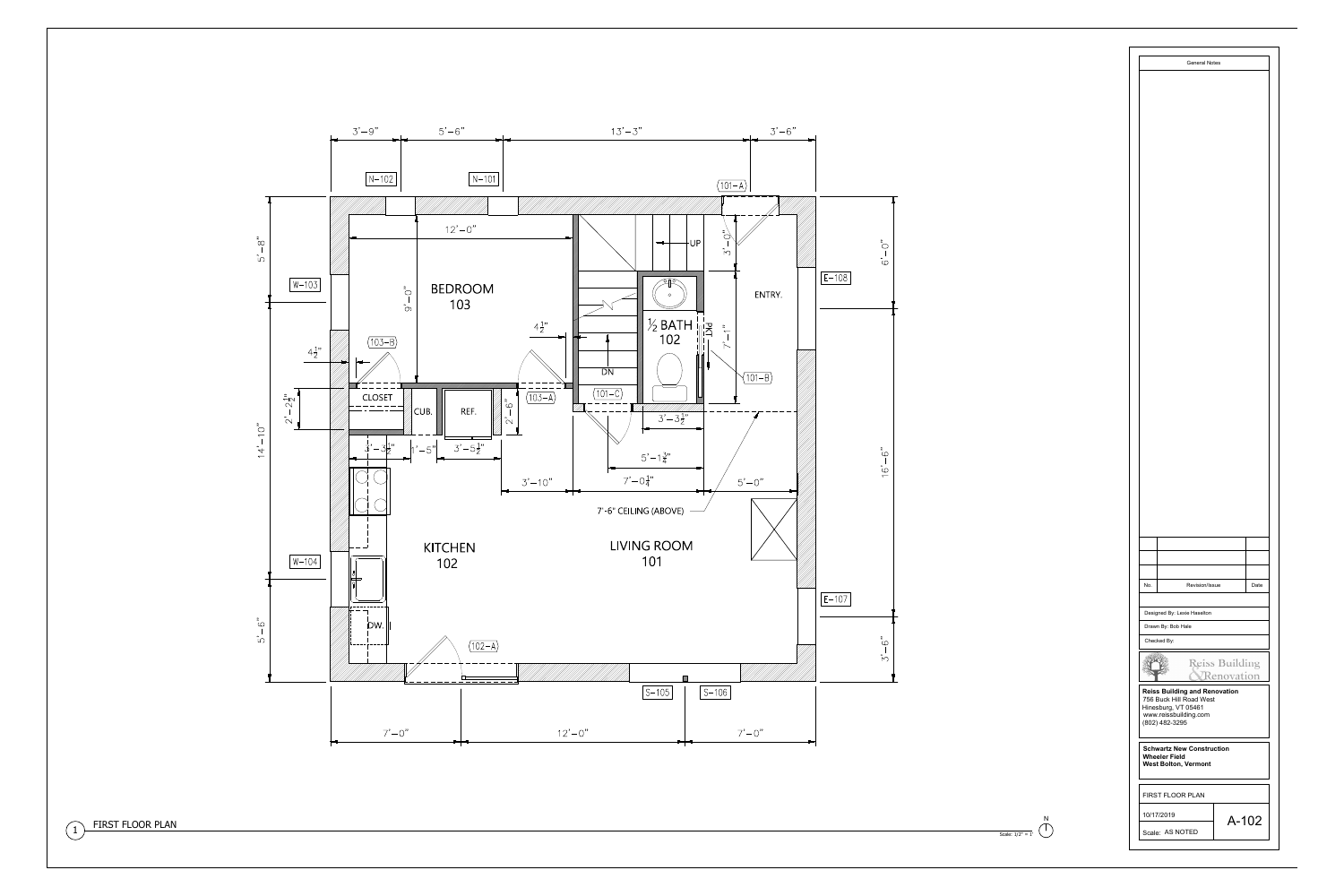





| No.<br>Revision/Issue<br>Date                                                                                                     |  |  |  |  |  |  |  |
|-----------------------------------------------------------------------------------------------------------------------------------|--|--|--|--|--|--|--|
| Designed By: Lexie Haselton                                                                                                       |  |  |  |  |  |  |  |
| Drawn By: Bob Hale                                                                                                                |  |  |  |  |  |  |  |
| Checked By:                                                                                                                       |  |  |  |  |  |  |  |
| Reiss Building<br><b>denovation</b>                                                                                               |  |  |  |  |  |  |  |
| <b>Reiss Building and Renovation</b><br>756 Buck Hill Road West<br>Hinesburg, VT 05461<br>www.reissbuilding.com<br>(802) 482-3295 |  |  |  |  |  |  |  |
| <b>Schwartz New Construction</b><br><b>Wheeler Field</b><br><b>West Bolton, Vermont</b>                                           |  |  |  |  |  |  |  |
| <b>SECOND FLOOR PLAN</b>                                                                                                          |  |  |  |  |  |  |  |
| 10/17/2019<br>A-103                                                                                                               |  |  |  |  |  |  |  |
| Scale: AS NOTED                                                                                                                   |  |  |  |  |  |  |  |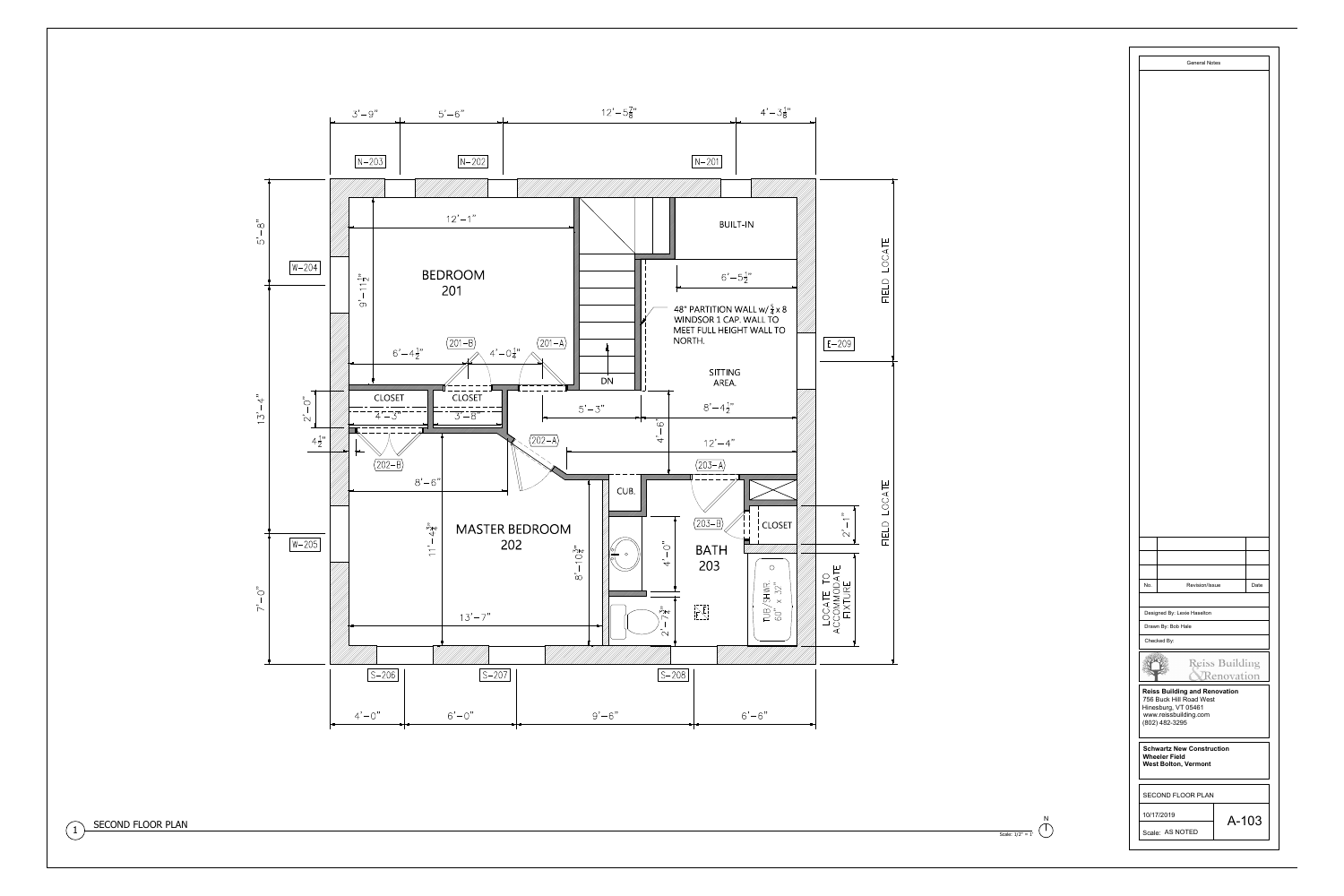

 $\sim$  $\sim$   $\sim$  $M$  $\frac{1}{1-\epsilon}$ 

 $7/8"$ 

 $14' - 8$ 



| No.<br>Revision/Issue<br>Date<br>Designed By: Lexie Haselton<br>Drawn By: Bob Hale<br>Checked By:<br>Reiss Building<br>Renovation<br><b>Reiss Building and Renovation</b><br>756 Buck Hill Road West<br>Hinesburg, VT 05461<br>www.reissbuilding.com<br>(802) 482-3295<br><b>Schwartz New Construction</b><br><b>Wheeler Field</b><br><b>West Bolton, Vermont</b><br><b>FIRST FLOOR FRAMING PLAN</b><br>10/17/2019<br>$A - 104$<br>Scale: AS NOTED |  |  |  |  |  |  |  |  |
|----------------------------------------------------------------------------------------------------------------------------------------------------------------------------------------------------------------------------------------------------------------------------------------------------------------------------------------------------------------------------------------------------------------------------------------------------|--|--|--|--|--|--|--|--|
|                                                                                                                                                                                                                                                                                                                                                                                                                                                    |  |  |  |  |  |  |  |  |
|                                                                                                                                                                                                                                                                                                                                                                                                                                                    |  |  |  |  |  |  |  |  |
|                                                                                                                                                                                                                                                                                                                                                                                                                                                    |  |  |  |  |  |  |  |  |
|                                                                                                                                                                                                                                                                                                                                                                                                                                                    |  |  |  |  |  |  |  |  |
|                                                                                                                                                                                                                                                                                                                                                                                                                                                    |  |  |  |  |  |  |  |  |
|                                                                                                                                                                                                                                                                                                                                                                                                                                                    |  |  |  |  |  |  |  |  |
|                                                                                                                                                                                                                                                                                                                                                                                                                                                    |  |  |  |  |  |  |  |  |
|                                                                                                                                                                                                                                                                                                                                                                                                                                                    |  |  |  |  |  |  |  |  |
|                                                                                                                                                                                                                                                                                                                                                                                                                                                    |  |  |  |  |  |  |  |  |
|                                                                                                                                                                                                                                                                                                                                                                                                                                                    |  |  |  |  |  |  |  |  |
|                                                                                                                                                                                                                                                                                                                                                                                                                                                    |  |  |  |  |  |  |  |  |
|                                                                                                                                                                                                                                                                                                                                                                                                                                                    |  |  |  |  |  |  |  |  |
|                                                                                                                                                                                                                                                                                                                                                                                                                                                    |  |  |  |  |  |  |  |  |
|                                                                                                                                                                                                                                                                                                                                                                                                                                                    |  |  |  |  |  |  |  |  |
|                                                                                                                                                                                                                                                                                                                                                                                                                                                    |  |  |  |  |  |  |  |  |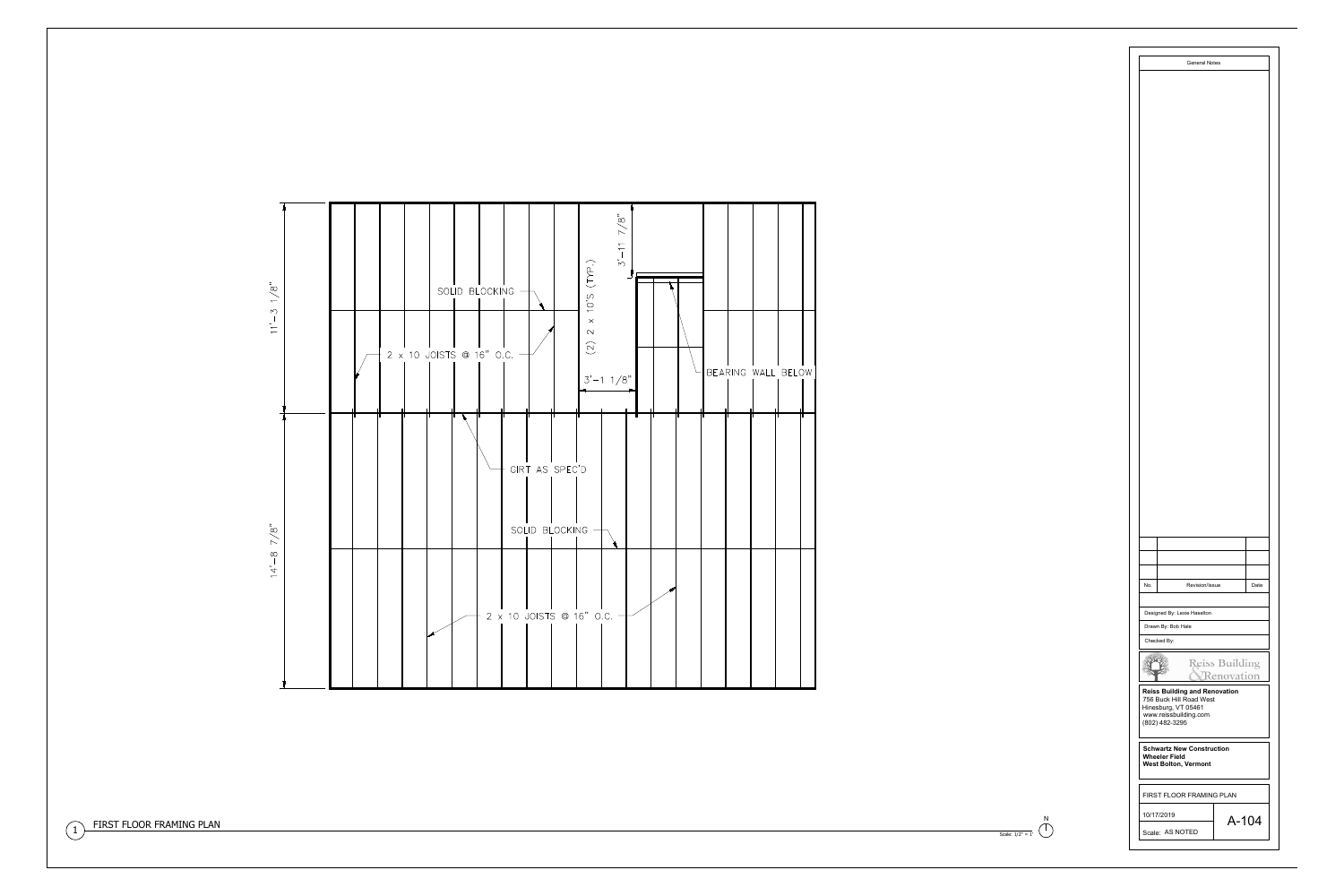





No.<br>
Revision/Issue Date<br>
Date No. Revision/Issue<br>Designed By: Lexie Haselton **Checked By:**<br> **Reiss Building and Renovation**<br> **Reiss Building and Renovation Example: The Solution Section**<br>Reiss Building and Ren<br>756 Buck Hill Road West Re<br>Reiss Building and<br>T56 Buck Hill Road V<br>Hinesburg, VT 05461 Diawit By: Bob Hale<br>Checked By:<br>Checked By:<br>Reiss Building and Re<br>756 Buck Hill Road We<br>Hinesburg, VT 05461<br>www.reissbuilding.com Reiss Building<br>T56 Buck Hill R<br>Hinesburg, VT<br>Www.reissbuild<br>(802) 482-3295 **Reiss Building and Renovat**<br>756 Buck Hill Road West<br>Hinesburg, VT 05461<br>www.reissbuilding.com<br>(802) 482-3295<br>Schwartz New Construction **Theres Bunding<br>756 Buck Hill F<br>Hinesburg, VT<br>www.reissbuild<br>(802) 482-3299<br>Schwartz Nev<br>Wheeler Field Schwartz New Construction<br>Wheeler Field<br>West Bolton, Vermont**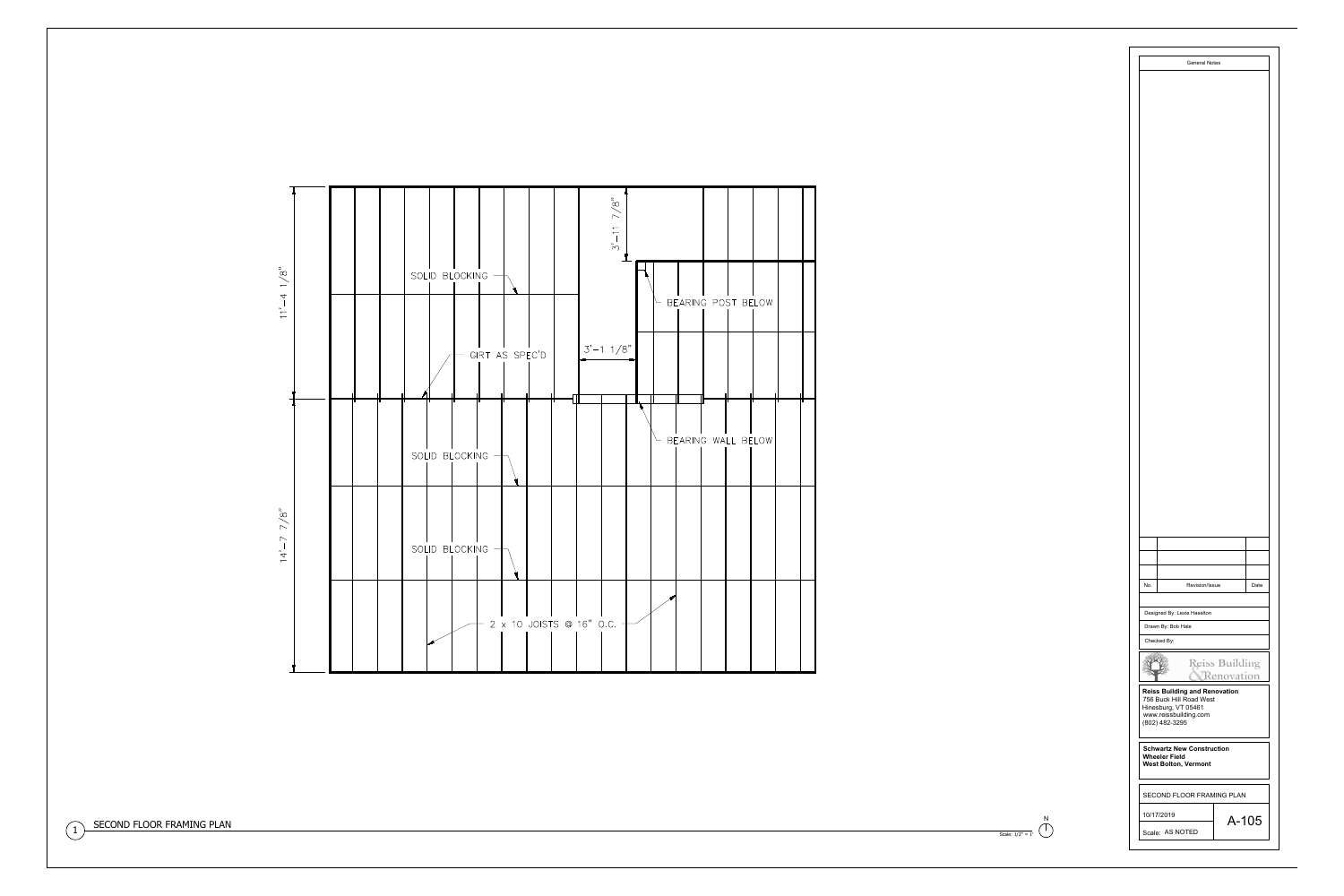

| Scale: $3/8" = 1'$ | Revision/Issue<br>Date<br>No.<br>Designed By: Lexie Haselton<br>Drawn By: Bob Hale<br>Checked By:<br>Reiss Building<br><i><u><b>CRenovation</b></u></i><br><b>Reiss Building and Renovation</b><br>756 Buck Hill Road West<br>Hinesburg, VT 05461<br>www.reissbuilding.com<br>(802) 482-3295 |  |
|--------------------|----------------------------------------------------------------------------------------------------------------------------------------------------------------------------------------------------------------------------------------------------------------------------------------------|--|
|                    | <b>Schwartz New Construction</b><br><b>Wheeler Field</b><br><b>West Bolton, Vermont</b><br><b>BUILDING ELEVATIONS</b><br>10/17/2019<br>A-201<br>Scale: AS NOTED                                                                                                                              |  |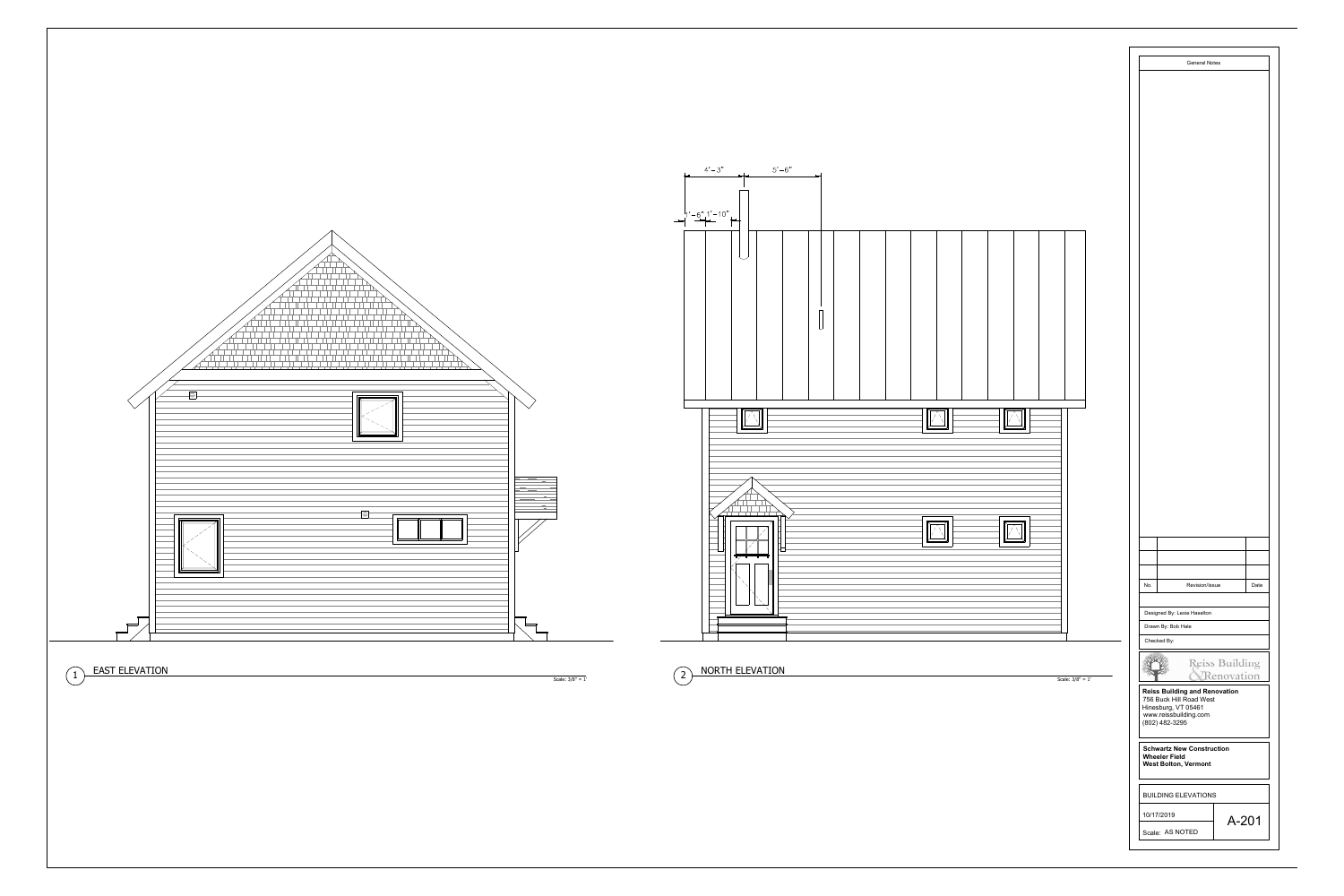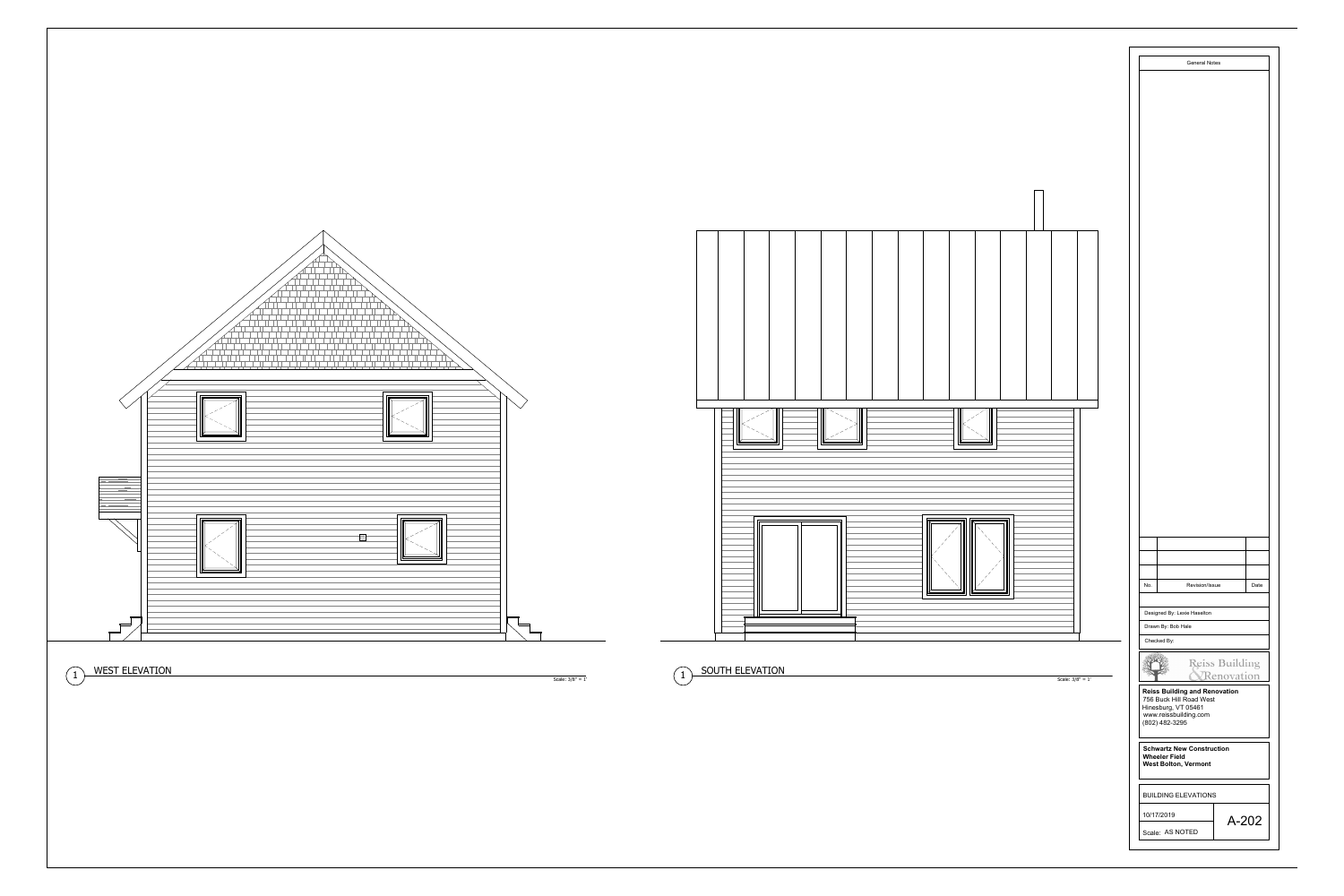



| No.                                                                                                                               | Revision/Issue              |                              | Date |  |  |  |  |  |  |
|-----------------------------------------------------------------------------------------------------------------------------------|-----------------------------|------------------------------|------|--|--|--|--|--|--|
|                                                                                                                                   | Designed By: Lexie Haselton |                              |      |  |  |  |  |  |  |
|                                                                                                                                   | Drawn By: Bob Hale          |                              |      |  |  |  |  |  |  |
|                                                                                                                                   | Checked By:                 |                              |      |  |  |  |  |  |  |
|                                                                                                                                   |                             | Reiss Building<br>enovation) |      |  |  |  |  |  |  |
| <b>Reiss Building and Renovation</b><br>756 Buck Hill Road West<br>Hinesburg, VT 05461<br>www.reissbuilding.com<br>(802) 482-3295 |                             |                              |      |  |  |  |  |  |  |
| <b>Schwartz New Construction</b><br><b>Wheeler Field</b><br><b>West Bolton, Vermont</b>                                           |                             |                              |      |  |  |  |  |  |  |
| <b>BUILDING SECTIONS</b>                                                                                                          |                             |                              |      |  |  |  |  |  |  |
| 10/17/2019                                                                                                                        |                             |                              |      |  |  |  |  |  |  |
| A-301                                                                                                                             |                             |                              |      |  |  |  |  |  |  |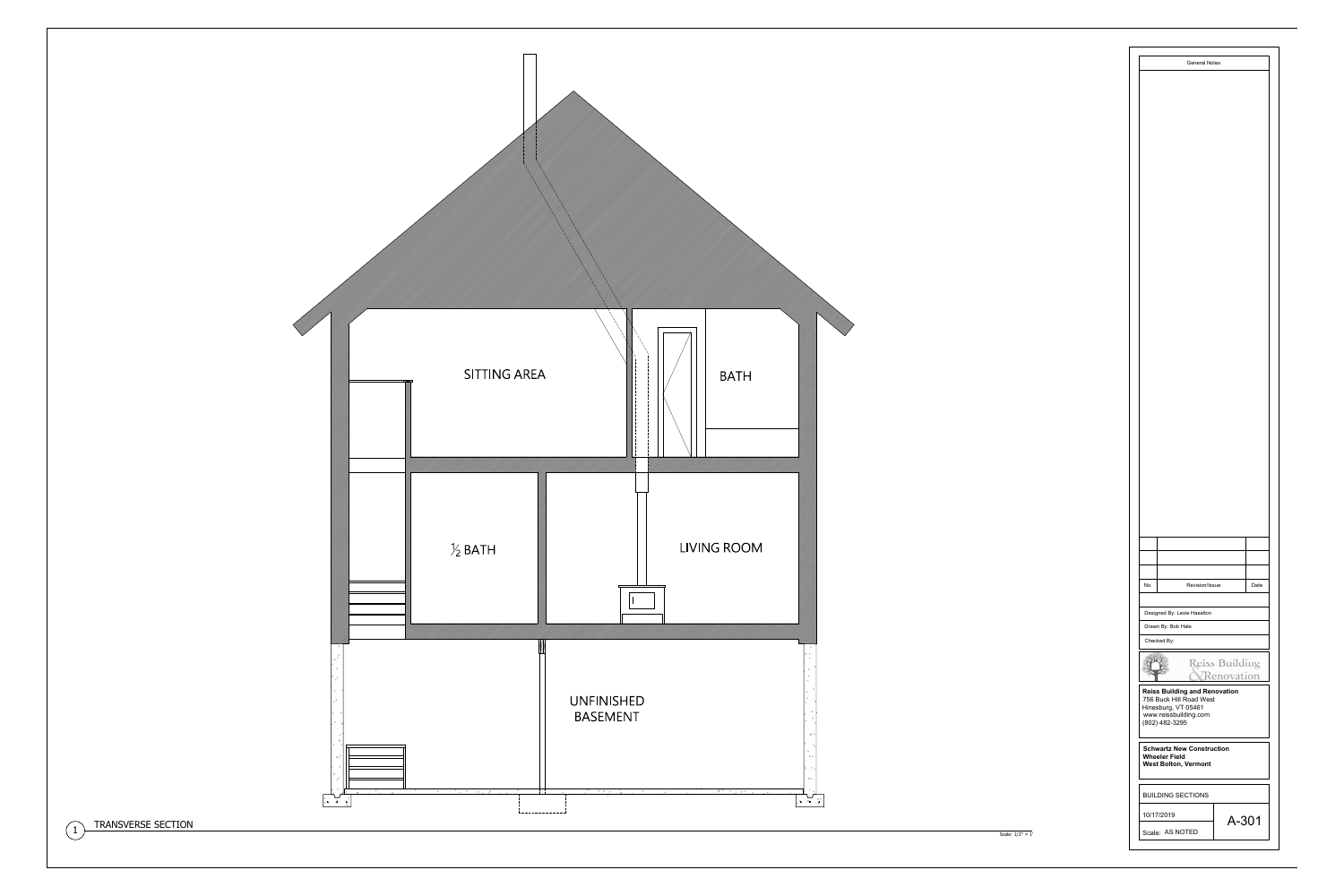



**Reiss Building and Renovation**<br>756 Buck Hill Road West<br>Hinesburg, VT 05461<br>www.reissbuilding.com<br>(802) 482-3295 Hinesburg, VT 05461<br>www.reissbuilding.com

**Schwartz New Construction<br>Wheeler Field<br>West Bolton, Vermont**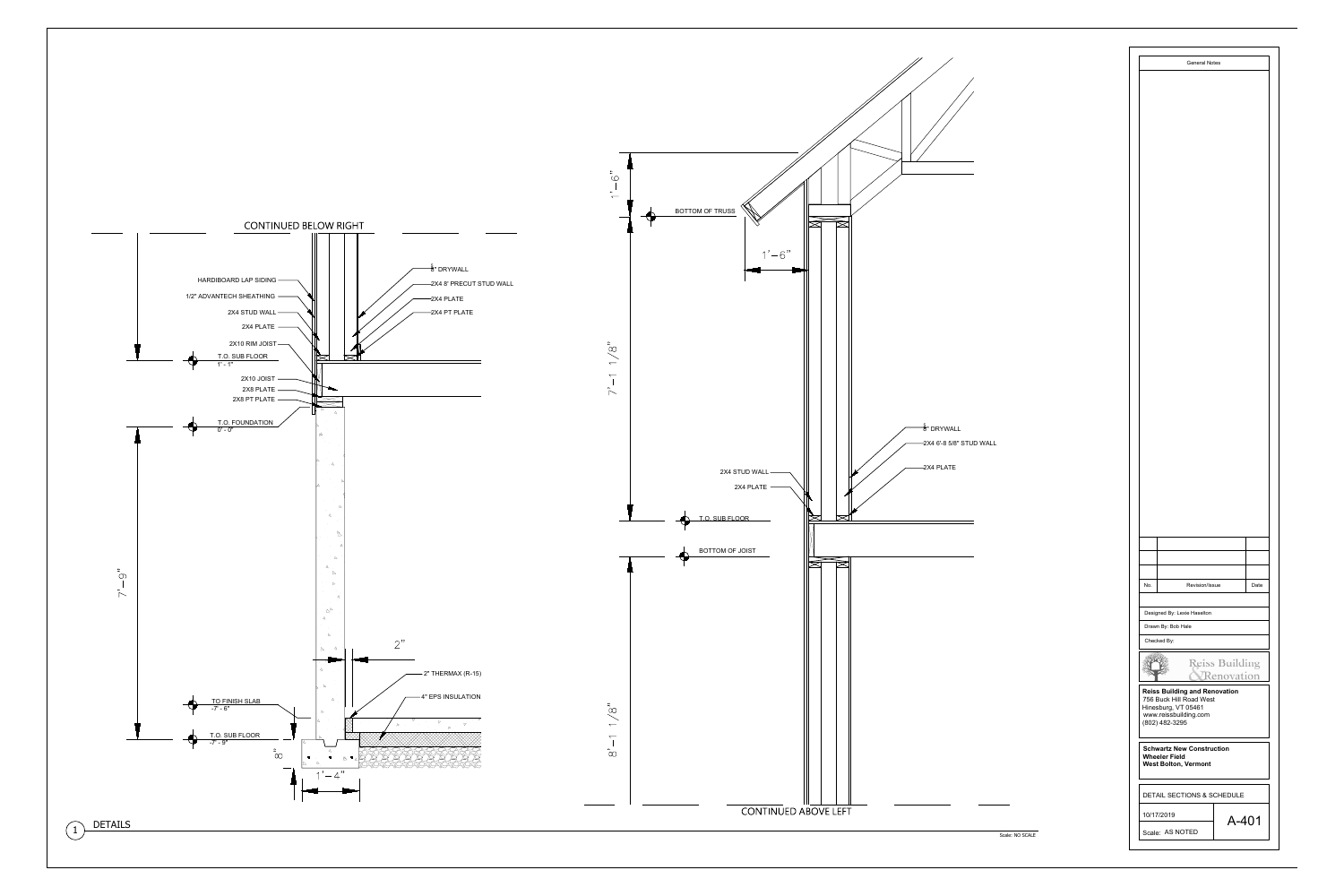|            | DOOR SCHEDULE |       |                |      |               |               |             |             |         |              |
|------------|---------------|-------|----------------|------|---------------|---------------|-------------|-------------|---------|--------------|
| <b>TAG</b> | INT/EXT       | MANF. | OPERATION      | SIZE | ROUGH OPENING |               | INT. FINISH | EXT. FINISH | GLAZING | <b>NOTES</b> |
|            |               |       |                |      | WIDTH         | <b>HEIGHT</b> |             |             |         |              |
| $101 - A$  | EXT.          |       | LH- IN SWING   |      |               |               |             |             |         |              |
| $101 - B$  | INT.          |       | PKT DOOR       |      |               |               |             |             |         |              |
| $101 - C$  | INT.          |       | RH- OUT SWING  |      |               |               |             |             |         |              |
| $102 - A$  | EXT.          |       | RH- IN SWING   |      |               |               |             |             |         |              |
| $103 - A$  | INT.          |       | RH- IN SWING   |      |               |               |             |             |         |              |
| $103 - B$  | INT.          |       | LH- OUT SWING  |      |               |               |             |             |         |              |
| $201 - A$  | INT.          |       | RH- IN SWING   |      |               |               |             |             |         |              |
| $201 - B$  | INT.          |       | LH- OUT SWING  |      |               |               |             |             |         |              |
| $202 - A$  | INT.          |       | RH- IN SWING   |      |               |               |             |             |         |              |
| $202 - B$  | INT.          |       | 2X CLOSET DOOR |      |               |               |             |             |         |              |
| $203 - A$  | INT.          |       | LH- IN SWING   |      |               |               |             |             |         |              |
| $203 - B$  | INT.          |       | LH- OUT SWING  |      |               |               |             |             |         |              |

| WINDOW SCHEDULEKEY   |                |                  |                  |                  |               |                  |          |              |      |       |
|----------------------|----------------|------------------|------------------|------------------|---------------|------------------|----------|--------------|------|-------|
| <b>TYPE</b><br>UNIT# | COUNT          |                  | ROUGH OPENING    |                  | NOMINAL SIZE  | JACK STUD LENGTH | MANF.    | STYLE        | LINE | NOTES |
|                      |                | WIDTH            | <b>HEIGHT</b>    | WIDTH            | <b>HEIGHT</b> |                  |          |              |      |       |
| $\overline{A}$       | 5 <sup>5</sup> | $19 \frac{1}{4}$ | $19 \frac{1}{4}$ | $18 \frac{3}{4}$ | $18\;\;3/4$   |                  | PARADIGM | AWNING       |      |       |
| $\overline{B}$       |                | 36               | 36               |                  |               |                  | PARADIGM | CASEMENT     |      |       |
| $\mathsf{C}$         |                | 53               | 18               |                  |               |                  | PARADIGM | FIXED MULLED |      |       |
| D                    | $\Omega$       | 36               | 48               |                  |               |                  | PARADIGM | CASEMENT     |      |       |
|                      |                | 36               | 40               |                  |               |                  | PARADIGM | CASEMENT     |      |       |
|                      |                | $71 \frac{1}{2}$ | 66               |                  |               |                  | PARADIGM | MULLED       |      |       |
| G                    |                | 30               | 36               |                  |               |                  | PARADIGM | CASEMENT     |      |       |
| H                    | $\Omega$       | 36               | 36               |                  |               |                  | PARADIGM | CASEMENT     |      |       |

|            | WINDOW SCHEDULE |              |                  |                                   |  |               |            |               |                      |  |  |
|------------|-----------------|--------------|------------------|-----------------------------------|--|---------------|------------|---------------|----------------------|--|--|
| <b>WDW</b> | <b>TYPE</b>     | OPERATION    |                  | ROUGH OPENING<br>JACK STUD LENGTH |  | <b>FINISH</b> |            | GLAZING       | <b>NOTES</b>         |  |  |
|            |                 |              | WIDTH            | <b>HEIGHT</b>                     |  | INTERIOR      | EXTERIOR   |               |                      |  |  |
| $N - 101$  | A               | AWN          | $19 \frac{1}{4}$ | $19 \frac{1}{4}$                  |  | WHITE         | <b>TBD</b> | <b>TRIPLE</b> | $JAMB-6-9/16" (TYP)$ |  |  |
| $N - 102$  | A               | AWN          | $19 \frac{1}{4}$ | $19 \frac{1}{4}$                  |  | <b>TYP</b>    | <b>TYP</b> | <b>TRIPLE</b> |                      |  |  |
| $N - 201$  | A               | AWN          | $19 \frac{1}{4}$ | $19 \frac{1}{4}$                  |  |               |            | <b>TRIPLE</b> |                      |  |  |
| $N - 202$  | A               | AWN          | $19 \frac{1}{4}$ | $19 \frac{1}{4}$                  |  |               |            | <b>TRIPLE</b> |                      |  |  |
| $N - 203$  | A               | AWN          | $19 \frac{1}{4}$ | $19 \frac{1}{4}$                  |  |               |            | <b>TRIPLE</b> |                      |  |  |
|            |                 |              |                  |                                   |  |               |            |               |                      |  |  |
| $W - 103$  | D               | RH           | 36               | 48                                |  |               |            | <b>TRIPLE</b> |                      |  |  |
| $W - 104$  | $\mathsf{E}^-$  | RH           | 36               | 40                                |  |               |            | <b>TRIPLE</b> |                      |  |  |
| $W - 204$  | B               | RH           | 36               | 36                                |  |               |            | <b>TRIPLE</b> |                      |  |  |
| $W - 205$  | $\mathsf B$     | RH           | 36               | 36                                |  |               |            | TRIPLE        |                      |  |  |
|            |                 |              |                  |                                   |  |               |            |               |                      |  |  |
| $S - 105$  | F               | RH           | $71 \frac{1}{2}$ | 66                                |  |               |            | <b>TRIPLE</b> |                      |  |  |
| $S - 106$  | $\mathsf F$     | LH           | $71 \t1/2$       | 66                                |  |               |            | <b>TRIPLE</b> |                      |  |  |
| $S - 206$  | $\mathsf{H}^-$  | RH           | 36               | 36                                |  |               |            | SINGLE        |                      |  |  |
| $S - 207$  | H               | LH           | 36               | 36                                |  |               |            | SINGLE        |                      |  |  |
| $S - 208$  | G               | RH           | 30               | 36                                |  |               |            | SINGLE        |                      |  |  |
|            |                 |              |                  |                                   |  |               |            |               |                      |  |  |
| $E - 107$  | D               | RH           | 36               | 48                                |  |               |            | <b>TRIPLE</b> |                      |  |  |
| $E - 108$  | $\mathsf{C}^-$  | <b>FIXED</b> | 53               | 18                                |  |               |            | TRIPLE        |                      |  |  |
| $E - 209$  | B               | RH           | 36               | 36                                |  |               |            | <b>TRIPLE</b> |                      |  |  |
|            |                 |              |                  |                                   |  |               |            |               |                      |  |  |

No.<br>
Revision/Issue Date<br>
Date No. Revision/Issue<br>Designed By: Lexie Haselton **Checked By:**<br> **Reiss Building and Renovation**<br> **Reiss Building and Renovation Example: The Solution Section**<br>Reiss Building and Ren<br>756 Buck Hill Road West Re<br>Reiss Building and<br>T56 Buck Hill Road V<br>Hinesburg, VT 05461 Diawit By: Bob Hale<br>Checked By:<br>Checked By:<br>Reiss Building and Re<br>756 Buck Hill Road We<br>Hinesburg, VT 05461<br>www.reissbuilding.com Reiss Building<br>T56 Buck Hill R<br>Hinesburg, VT<br>Www.reissbuild<br>(802) 482-3295 **Reiss Building and Renovat**<br>756 Buck Hill Road West<br>Hinesburg, VT 05461<br>www.reissbuilding.com<br>(802) 482-3295<br>Schwartz New Construction **Theres Bunding<br>756 Buck Hill F<br>Hinesburg, VT<br>www.reissbuild<br>(802) 482-3299<br>Schwartz Nev<br>Wheeler Field Schwartz New Construction<br>Wheeler Field<br>West Bolton, Vermont** No. Revision/Issue Dat<br>
Designed By: Lexie Haselton<br>
Drawn By: Bob Hale<br>
Checked By:<br>
Checked By:<br>
Reiss Building Reiss Building<br>
Reiss Building and Renovation<br>
Reiss Building and Renovation<br>
New Messbuilding.com<br>
(802) 48